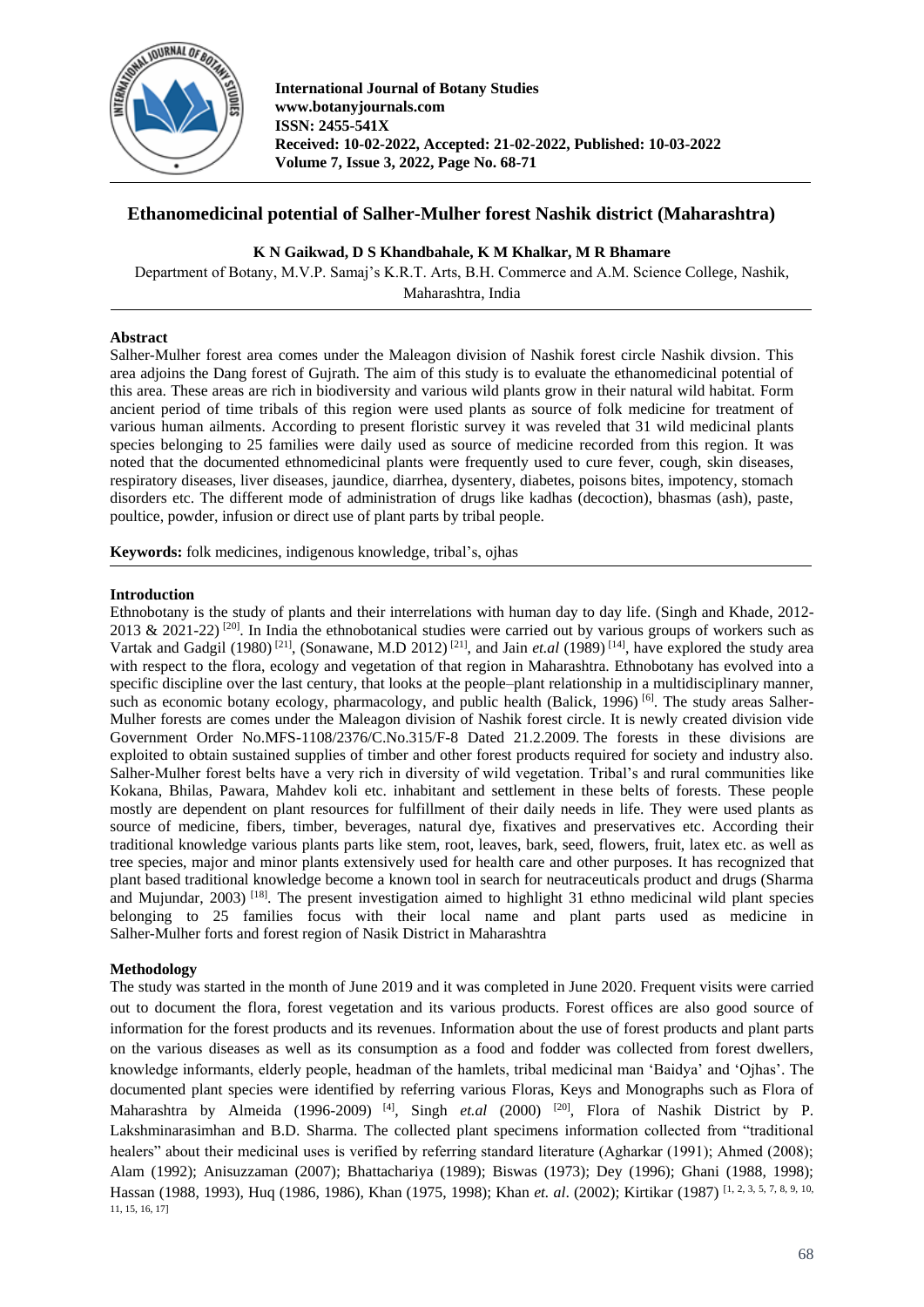#### **Results and Discussion**

The ethnomedicinal uses of plant species from different families were described in alphabetically order according to their Latin name, local name, along with family and parts used as source of medicine. Present study focused on ethnomedicinal knowledge of plants used by rural and tribal communities of Salher-Mulher forest of Nashik District in Maharashtra. In this study, it was noted that tribal and rural communities of Salher-Mulher forest region were used 31 ethnomedicinal plants were belonging to 25 families for treating and controlling the diseases. In India tribal and rural populations are mostly dependant on wild medicinal plants based folk remedies for meeting their health care needs. For Documentation of traditional knowledge there is urgent need to catalogue the plants used by indigenous communities in various forest belts around the Country and to collaborate research with phytochemists to analyze active ingredient in medicinal plants. More information collected by taxonomist, agriculturist, foresters, and naturalists for conservation of biodiversity and sustainable use of plant resources. Another studied showed that herbal medicines are considered to be of utmost importance in the primary healthcare of individuals (Sheldon *et al*., 1997) [19] . In present study on survey at different area of Salher-Mulher forest region were engaged in the collection of large number of plants parts like stems, barks, leaves, flowers, fruits and roots of their day to day requirements. It was noted that during the period of investigation particular plant was sometime prescribed for different ailments in different localities and some medicinal man applied a mixture of plants for remedy of a disease.

This study also indicated that tribal people have great knowledge of medicinal uses of the plant species found in this region. Salher-Mulher forest region unfortunately, their knowledge had not been documented and on priority basis there was an urgent need for documentation knowledge. Documentation & conservation of these traditional knowledge efforts should be made. A time will come when this knowledge pool will be lost forever if this traditional knowledge does not flow on to the next generations. Hence its urgent need that these treasures of knowledge should be conserved and inherited in such a way those we may be able to preserve this age old cultural heritage. Furthered explored investigations on active principles ma yield longer dive dents if researchers, planners and policy makers combine their efforts clinical trials may also be done. This will be recognizing that traditional knowledge on one hand and enrich the state wealth as the other.

| Sr. No         | <b>Botanical Name</b>                               | <b>Local name</b>  | Family      | Part used                                                                                                                                                                                                                                               |
|----------------|-----------------------------------------------------|--------------------|-------------|---------------------------------------------------------------------------------------------------------------------------------------------------------------------------------------------------------------------------------------------------------|
| $\mathbf{1}$   | Senegalia catechu (L.f.)<br>P.J.H.Hurter & Mabb.    | Khair              | Mimosaceae  | Bark of Acacia catechu is reported to be used in<br>the treatment of conjunctivitis. Heartwood of the<br>tree has a potential medicinal values.                                                                                                         |
| 2              | Vachellia nilotica (L.)<br>P.J.H.Hurter & Mabb.     | Babhul             | Mimisaceae  | Most of the peoples from study area use bark of<br>the tree for the treatment of Diarrhea, Dysentery.<br>It is also reported in the treatment of Diabetes.<br>Gum of the tree is well known for its medicinal<br>value as well as in the food industry. |
| 3              | Aegle marmelos (L.)<br>Corrêa                       | <b>Bel</b>         | Rutaceae    | This tree has a religious value. Its leaves are use<br>in the shiva pooja. Fruits are useful in the piles<br>treatment. Young fruit is cursed with turmeric and<br>applies externally in the case of skin disorders.                                    |
| $\overline{4}$ | Agave americana L                                   | Ghaypat,<br>Ketaki | Agavaceae   | Leaves are used to making ropes. Mostly leaves<br>fibers are used by farmers to tide the cauliflower.<br>Also used in making hedge around the farm or<br>home. Roots are used for treating diuretic and in<br>syphilis.                                 |
| 5              | Ageratum conyzoides L.                              | Weed               | Asteraceae  | Plant leaf is use to treat the fresh wounds because<br>is consider that its having a blood coagulation<br>property. also used in leprosy and other skin<br>diseases.                                                                                    |
| 6              | Andrographis<br>paniculata (Burm.f.)<br><b>Nees</b> | Kalmegh            | Acanthaceae | Peoples use whole plant in the treatment of<br>bronchitis, influenza, dysentery, fever and in liver<br>diseases.                                                                                                                                        |
| 8              | Artemisia vulgaris L                                | Weed               | Asteraceae  | Leaves are used as laxatives. Flowers are proved<br>to be useful in expelling round worm and wounds<br>heal.                                                                                                                                            |
| 9              | Asparagus<br>racemosus Willd.                       | Shatawari          | Liliaceae   | Main use of the <i>Asperagus</i> is for the lactation in<br>women's. This property is also exploited for the<br>cattle's lactation. Entire plant is used in the<br>leucorrhoea, epilepsy and gastrointestinal<br>disorders.                             |
| 10             | Azadirachta indica                                  | Nim,               | Meliaceae   | Young stem of the twigs is use to brush the teeth.                                                                                                                                                                                                      |

**Table 1**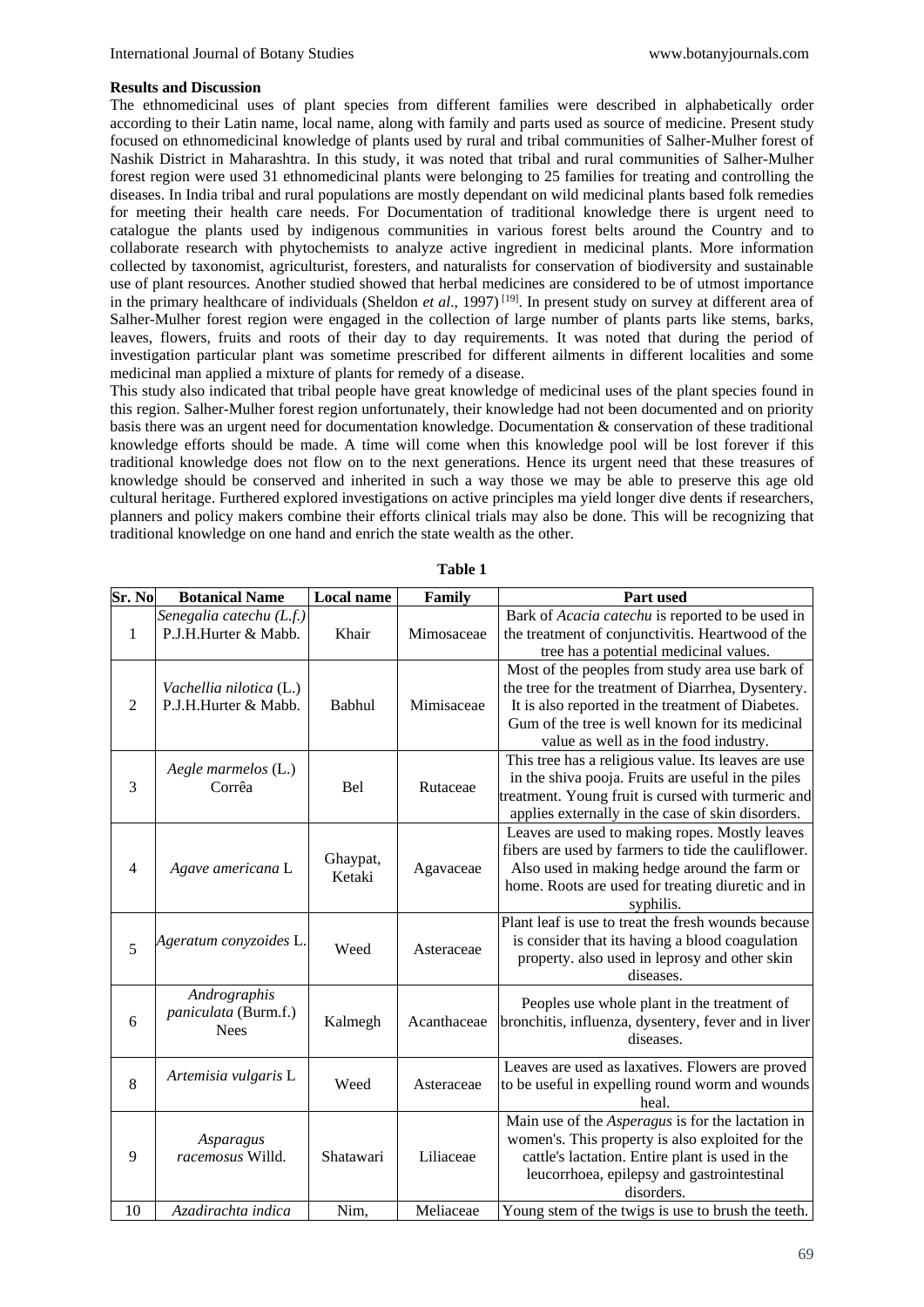|    | A.Juss.                                              | Kadunim      |                | Fresh or dried leaves burn as a insect repellant.<br>Plant bark, leaves and fruits used as a antiseptic in<br>ulcers, skin diseases. Seeds are used in the<br>treatment of intestinal worms. Fruits are crushed<br>and extract is use to spray on crops as a broad<br>spectrum fungicide and insecticide. |
|----|------------------------------------------------------|--------------|----------------|-----------------------------------------------------------------------------------------------------------------------------------------------------------------------------------------------------------------------------------------------------------------------------------------------------------|
| 11 | <b>Blumea</b><br>lacera (Burm.f.) DC.                | Kukurband    | Asteraceae     | Roots of the plants are used to cure piles and<br>cholera. Leaves are used to treat mouth disorders.                                                                                                                                                                                                      |
| 12 | <b>Butea</b><br>monosperma (Lam.)<br>Kuntze          | Palash       | Fabaceae       | Roots of the plant are used to treat fever. Seeds of<br>many plants treated for the roundworm. Seed<br>powder is used to cure diarrhea and dysentery.                                                                                                                                                     |
| 13 | Calotropis<br>procera (Aiton)<br>W.T.Aiton           | Rui          |                | Bronchitis, asthama dysentry tuberculosis, cough<br>Asclepidaceae and skin diseases can be treated by the root extract<br>of plant. latex use for the treatment on snake bite.                                                                                                                            |
| 14 | Cardiospermum<br>halicacabum L.                      | Gunj         | Sapindaceae    | Cardiospermum leaves are used for fever,<br>hydrocoele rheumatism, ear ache and piles.                                                                                                                                                                                                                    |
| 15 | Chlorophytum<br>borivilianum Santapau<br>& R.R.Fern. | Safed Musali | Liliaceae      | This plant has been under the constant use<br>ayurvedik preparations. It is used to improve the<br>strength, sexual vigor and o increase the sperm<br>count.                                                                                                                                              |
| 16 | Coccinia grandis (L.)<br>Voigt                       | Kundru       | Cucurbitaceae  | Whole plant and its fruits are reported to be use<br>on diabetes.                                                                                                                                                                                                                                         |
| 17 | Datura metel L.                                      | Datura       | Solanaceae     | Asthma peoples takes the smoke of leaves and<br>seeds to cure the respiratory disorders and asthma.<br>Piles, joint pain and inflammation treated by leaf<br>juice.                                                                                                                                       |
| 18 | Diospyros<br>ebenum J.Koenig ex<br>Retz.             | Tendu        | Ebenaceae      | Tendu bark of plant used to treat diarrhea. Leaf is<br>useful in the blood and skin diseases. Seeds used<br>for cure the dysentery.                                                                                                                                                                       |
| 19 | Euphorbia tirucalli L.                               | Sehand       | Euphorbiaceae  | Entire plant can be used in the healing of wounds.<br>Milky latex used for the treatment of Asthama,<br>rheumatism and cough.                                                                                                                                                                             |
| 20 | Evolvulus<br>alsinoides (L.) L.                      | Vishnukanti  | Convolvulaceae | Leaves of plant used to cure the bleeding and<br>epilepsy. it is also known as a antispasmodic,<br>bitter nerving tonic.                                                                                                                                                                                  |
| 21 | Ficus populifolia Vahl                               | Pimpal       | Moraceae       | Important is, Pimpal tree is most religious. It is<br>worship as a god. Its milky latex is used as a<br>tonic. Bark of the tree is used on sacbies and<br>gonorrhea. Leaves as also used as a antidote on<br>the snake bite.                                                                              |
| 22 | Mangifera indica L.                                  | Amba         | Anacardiaceae  | Fruits of the plant are used for consumption and<br>juice making. Roots and bark of the plant is use<br>treat vomiting and wound healing. It is also<br>reported that, it helps to cure ulcers, rheumatism,<br>diarrhea and dysentery.                                                                    |
| 23 | Nerium indicum Mill.                                 | Kanher       | Apocynaceae    | Entire plant has medicinal values. Leaves of the<br>plant have a medicinal value. Plant roots and bark<br>are poisonous.                                                                                                                                                                                  |
| 24 | Ocimum tenuiflorun L.                                | Tuls         | Lamiaceae      | This plant is religious. Plant leaf is antiseptic and<br>used on the skin diseases. It is also used to cure<br>cough and cold.                                                                                                                                                                            |
| 25 | Cullem corylifolium (L.)<br>Medik                    | Bawchi       | Fabaceae       | Seed are more important as a folk medicine. Seeds<br>are use in the cough, diabetes and fever. It is also<br>importantin edema, piles and ulcers.                                                                                                                                                         |
| 26 | Sesamum indicum L.                                   | Til          | Pedaliaceae    | Til seeds oil is used to massage. Oil is beneficial<br>for muscle fatigue. It is also use as a hair oil, to<br>prevent hair loss.                                                                                                                                                                         |